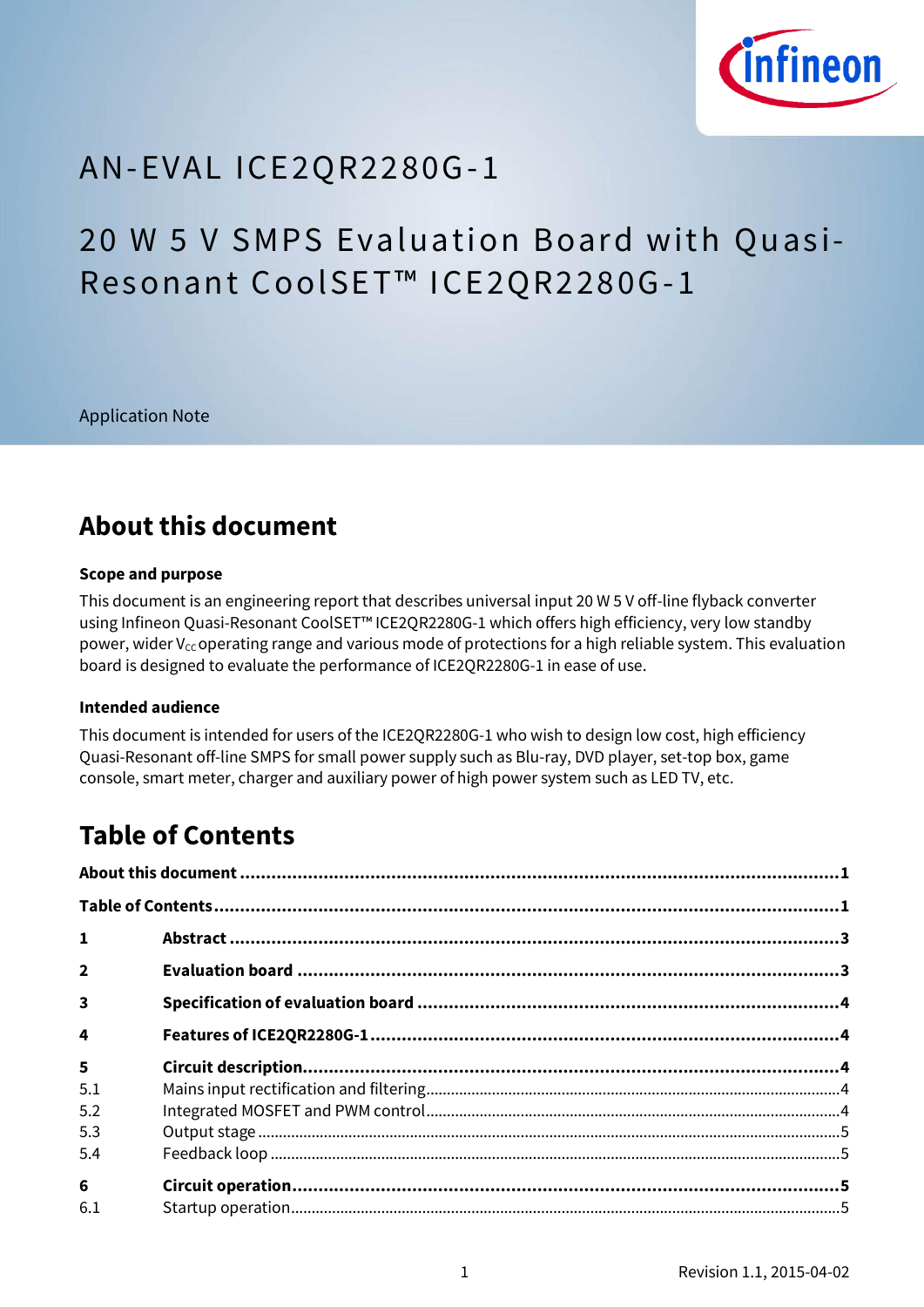### 20 W 5 V SMPS Evaluation Board with Quasi-Resonant CoolSET™ ICE2QR2280G-1



### Abstract

| 13           |  |
|--------------|--|
| 12.2         |  |
| 12<br>12.1   |  |
|              |  |
| 11           |  |
| 10           |  |
| 9.2          |  |
| 9.1          |  |
| 9            |  |
| 8            |  |
| 7.6          |  |
| 7.4<br>7.5   |  |
| 7.3          |  |
| 7.2          |  |
| 7.1          |  |
| $\mathbf{7}$ |  |
| 6.5          |  |
| 6.4          |  |
| 6.3          |  |
| 6.2          |  |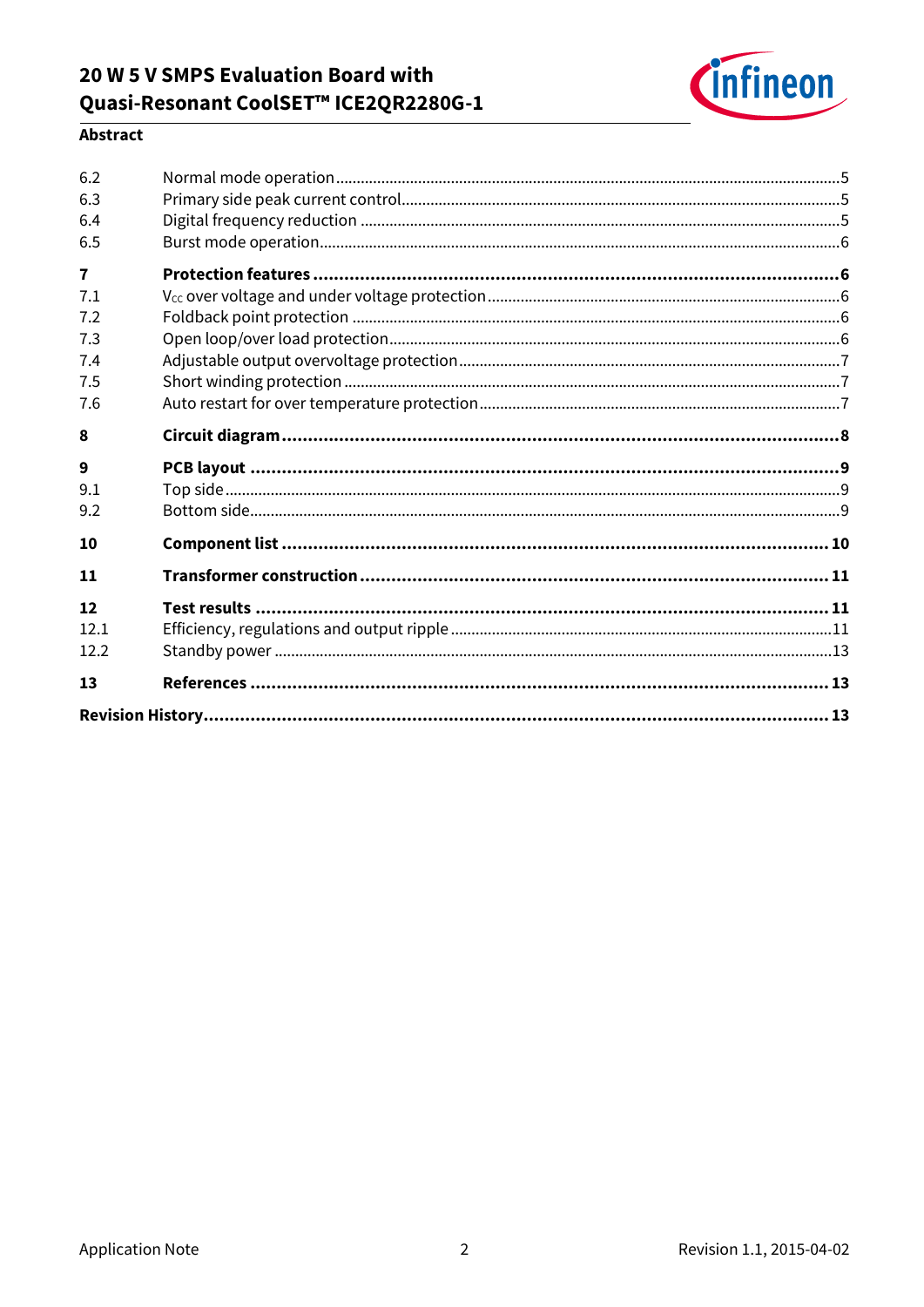

**Abstract**

# <span id="page-2-0"></span>**1 Abstract**

This application note is a description of 20 W switching mode power supply evaluation board designed in a quasi resonant flyback converter topology using ICE2QR2280G-1 Quasi-resonant CoolSET™ .The target application of ICE2QR2280G-1 are for set-top box, portable game controller, DVD player, netbook adapter and auxiliary power supply for LCD TV, etc. With the CoolMOS™ integrated in this IC, it greatly simplifies the design and layout of the PCB. Due to valley switching, the turn on voltage is reduced and this offers higher conversion efficiency comparing to hard-switching flyback converter. With the DCM mode control, the reverse recovery problem of secondary rectify diode is relieved. And for its natural frequency jittering with line voltage, the EMI performance is better. Infineon's digital frequency reduction technology enables a quasi-resonant operation till very low load. As a result, the system efficiency, over the entire load range, is significantly improved compared to conventional free running quasi resonant converter implemented with only maximum switching frequency limitation at light load. In addition, numerous adjustable protection functions have been implemented in ICE2QR2280G-1 to protect the system and customize the IC for the chosen application. In case of failure modes, like open control-loop/over load, output overvoltage, and transformer short winding, the device switches into **Auto Restart Mode** or **Latch-off Mode**. By means of the cycle-by-cycle peak current limitation plus foldback point correction, the dimension of the transformer and current rating of the secondary diode can both be optimized.Thus, a cost effective solution can be easily achieved.

# <span id="page-2-1"></span>**2 Evaluation board**

This document contains the list of features, the power supply specification, schematic, bill of material and the transformer construction documentation. Typical operating characteristics such as performance curve and scope waveforms are showed at the rear of the report.



**Figure 1 EVAL ICE2QR2280G-1**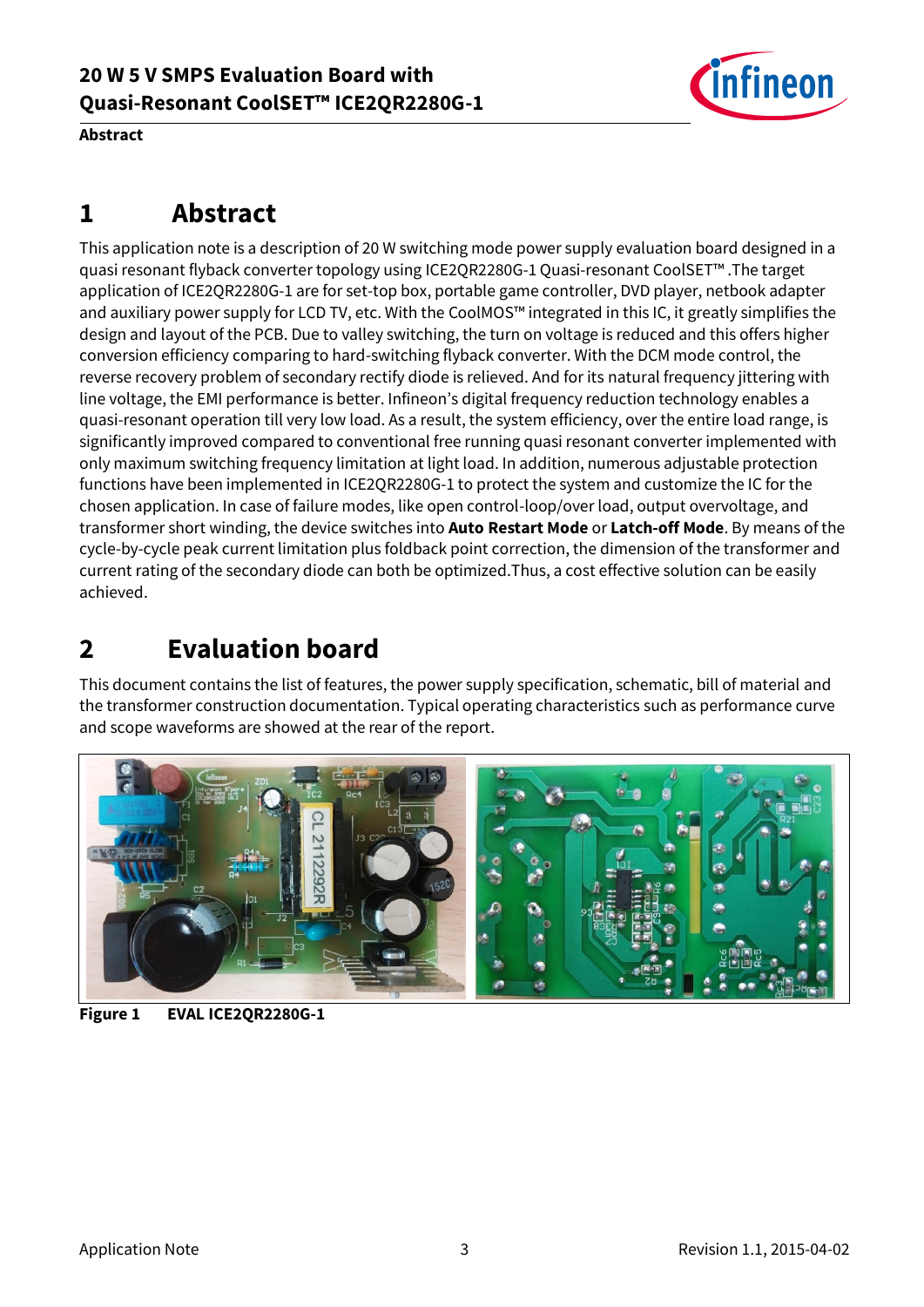

**Specification of evaluation board**

# <span id="page-3-0"></span>**3 Specification of evaluation board**

#### **Table 1 Specification of EVAL ICE2QR2280G-1**

| Input voltage                                                            | $85$ $V_{AC}$ $\sim$ 265 $V_{AC}$                 |
|--------------------------------------------------------------------------|---------------------------------------------------|
| Input frequency                                                          | $50 - 60$ Hz                                      |
| Output voltage, current & power                                          | 5 V, 4 A, 20 W                                    |
| Minimum switching frequency at full load and minimum input AC<br>voltage | 65 kHz                                            |
| No-load power consumption                                                | $< 50$ mW                                         |
| Active mode four point average efficiency (25%,50%,75% & 100%load)       | >80% at 115 V <sub>AC</sub> & 230 V <sub>AC</sub> |

## <span id="page-3-1"></span>**4 Features of ICE2QR2280G-1**

#### **Table 2 Features of ICE2QR2280G-1**

800 V avalanche rugged CoolMOS™with built-in startup Cell

Quasi resonant operation till very low load

Active burst mode operation for low standby input power (< 0.1 W)

Digital frequency reduction with decreasing load for reduced switching loss

Built-in digital soft-start

Foldback point correction, cycle-by-cycle peak current limitation and maximum on time limitation

Auto restart mode for  $V_{cc}$  over-voltage protection, under-voltage protection, over-load protection and overtemperature protection

Latch-off mode for adjustable output over-voltage protection and transformer short-winding protection Lower V<sub>cc</sub> turn off threshold

# <span id="page-3-2"></span>**5 Circuit description**

### <span id="page-3-3"></span>**5.1 Mains input rectification and filtering**

The AC line input side comprises the input fuse F1 as overcurrent protection. The X2 Capacitors C1 and Choke L1 form a main filter to minimize the feedback of RFI into the main supply. After the bridge rectifier BR1, together with a smoothing capacitor C2, provide a voltage of 70  $V_{DC}$  to 380  $V_{DC}$  depending on mains input voltage.

### <span id="page-3-4"></span>**5.2 Integrated MOSFET and PWM control**

ICE2QR2280G-1 is comprised of a power MOSFET and the Quasi-Resonant controller; this integrated solution greatly simplifies the circuit layout and reduces the cost of PCB manufacturing. The PWM switch-on is determined by the zero-crossing input signal and the value of the up/down counter. The PWM switch-off is determined by the feedback signal V<sub>FB</sub> and the current sensing signal V<sub>CS</sub>. ICE2QR2280G-1 also performs all necessary protection functions in flyback converters. Details about the information mentioned above are illustrated in the product datasheet.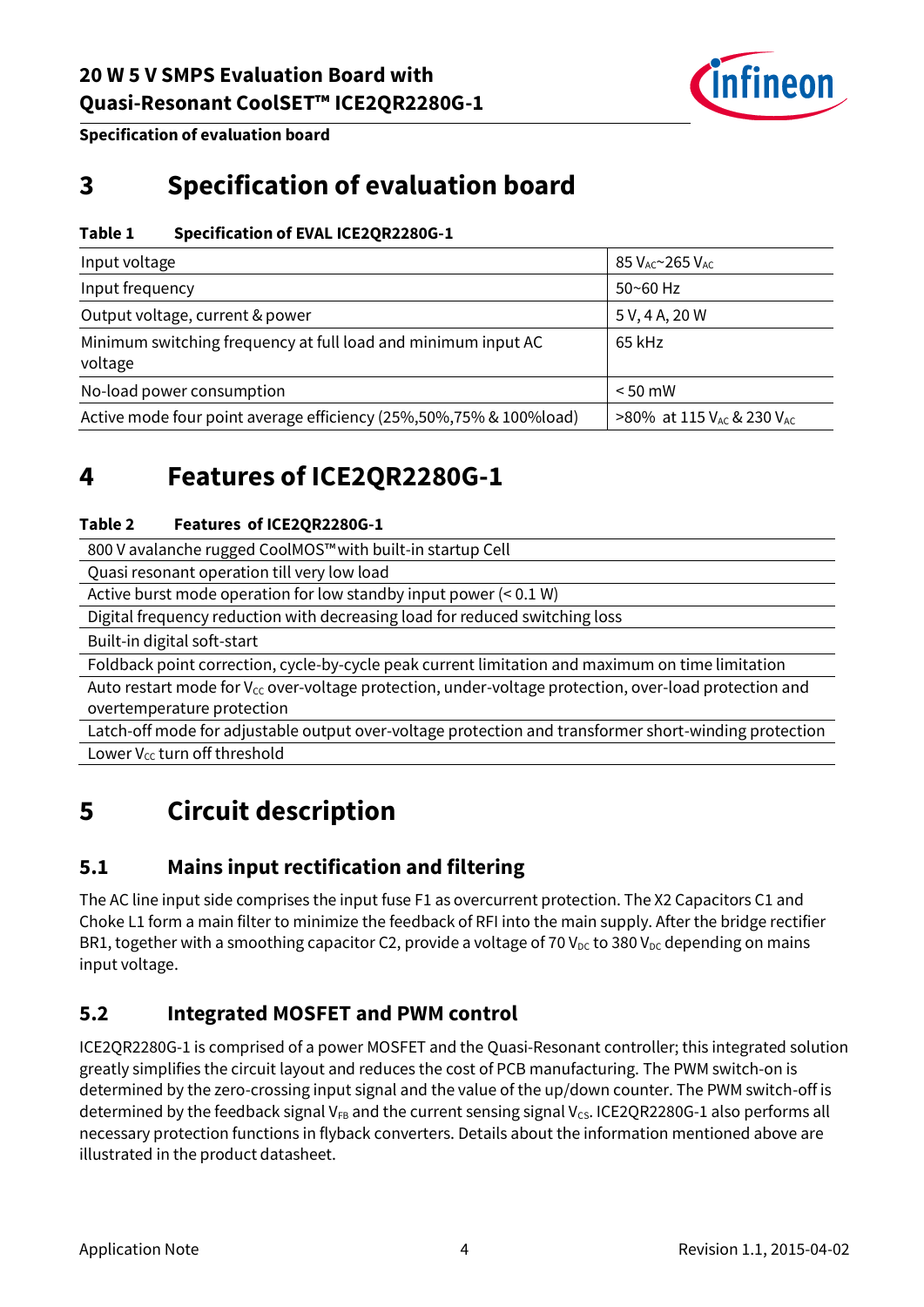

#### **Circuit operation**

#### <span id="page-4-0"></span>**5.3 Output stage**

On the secondary side, 5 V output, the power is coupled out via a schottky diode D21. The capacitors C21 and C22 provide energy buffering followed by the L-C filters L21 and C23 to reduce the output ripple and prevent interference between SMPS switching frequency and line frequency considerably. Storage capacitors C21 and C22 are designed to have an internal resistance (ESR) as small as possible. This is to minimize the output voltage ripple caused by the triangular current.

### <span id="page-4-1"></span>**5.4 Feedback loop**

For feedback, the output is sensed by the voltage divider of Rc1 and Rc3 and compared to TL431 internal reference voltage. Cc1, Cc2 and Rc4 comprise the compensation network. The output voltage of TL431 is converted to the current signal via optocoupler IC2 and two resistors Rc5 and Rc6 for regulation control.

# <span id="page-4-2"></span>**6 Circuit operation**

### <span id="page-4-3"></span>**6.1 Startup operation**

Since there is a built-in startup cell in the ICE2QR2280G-1, there is no need for external start up resistor, which can improve standby performance significantly.

When VCC reaches the turn on voltage threshold 18V, the IC begins with a soft start. The soft-start implemented in ICE2QR2280G-1 is a digital time-based function. The preset soft-start time is 12ms with 4 steps. If not limited by other functions, the peak voltageon CS pin will increase step by step from 0.32V to 1V finally. After IC turns on, the V<sub>cc</sub> voltage is supplied by auxiliary windings of the transformer.

#### <span id="page-4-4"></span>**6.2 Normal mode operation**

The secondary output voltage is built up after startup. The secondary regulation control is adopted with TL431 and optocoupler. The compensation network Cc1, Cc2 and Rc4 constitute the external circuitry of the error amplifier of TL431. This circuitry allows the feedback to be precisely controlled with respect to dynamically varying load conditions, therefore providing stable control.

### <span id="page-4-5"></span>**6.3 Primary side peak current control**

The MOSFET drain source current is sensed via external resistor R4 and R4A. Since ICE2QR2280G-1 is a current mode controller, it would have a cycle-by-cycle primary current and feedback voltage control which can make sure the maximum power of the converter is controlled in every switching cycle.

### <span id="page-4-6"></span>**6.4 Digital frequency reduction**

During normal operation, the switching frequency for ICE2QR2280G-1 is digitally reduced with decreasing load. At light load, the MOSFET will be turned on not at the first minimum drain-source voltage time, but on the nth. The counter is in range of 1 to 7, which depends on feedback voltage in a time-base. The feedback voltage decreases when the output power requirement decreases, and vice versa. Therefore, the counter is set by monitoring voltage V<sub>FB</sub>. The counter will be increased with low V<sub>FB</sub> and decreased with high V<sub>FB</sub>. The thresholds are preset inside the IC.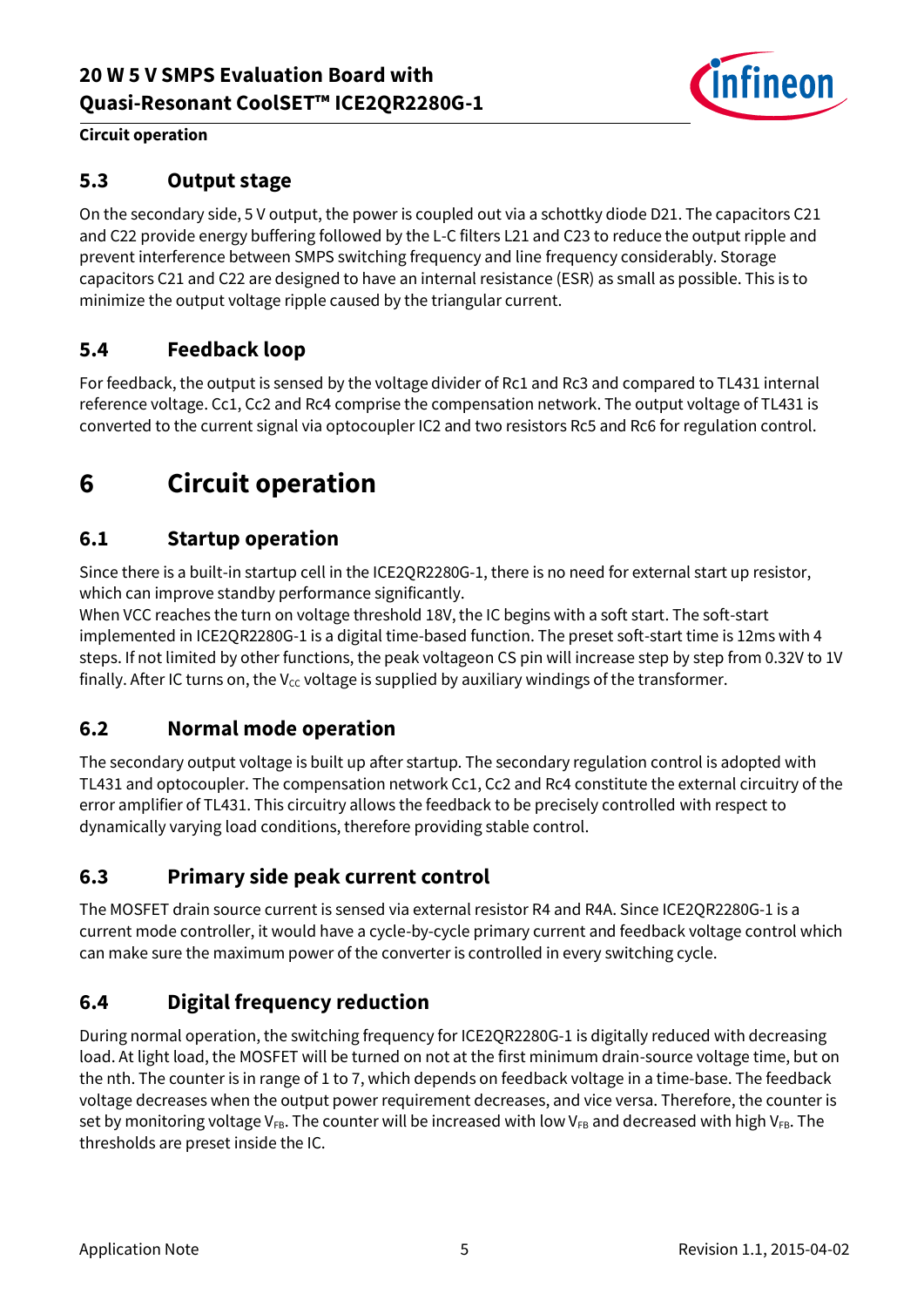

#### **Protection features**

#### <span id="page-5-0"></span>**6.5 Burst mode operation**

At light load condition, the SMPS enters into Active Burst Mode. At this stage, the controller is always active but the  $V_{cc}$  must be kept above the switch off threshold. During active burst mode, the efficiency increase significantly and at the same time it supports low ripple on  $V_{\text{out}}$  and fast response on load jump.

For determination of entering Active Burst Mode operation, three conditions apply:

- 1. the feedback voltage is lower than the threshold of  $V_{FBEB}(1.25 V)$ . Accordingly, the peak current sense voltage across the shunt resistor is 0.18;
- 2. the up/down counter is 7;
- 3. and a certain blanking time  $(t_{\text{BEB}})$ .

Once all of these conditions are fulfilled, the Active Burst Mode flip-flop is set and the controller enters Active Burst Mode operation. This multi-condition determination for entering Active Burst Mode operation prevents mistriggering of entering Active Burst Mode operation, so that the controller enters Active Burst Mode operation only when the output power is really low during the preset blanking time.

During active burst mode, the maximum current sense voltage is reduced from 1 V to 0.34 V so as to reduce the conduction loss and the audible noise. At the burst mode, the FB voltage is changing like a sawtooth between 3.0 and 3.6 V.

The feedback voltage immediately increases if there is a high load jump. This is observed by one comparator. As the current limit is 34% during Active Burst Mode a certain load is needed so that feedback voltage can exceed  $V_{FBLB}$  (4.5 V). After leaving active busrt mode, maximum current can now be provided to stabilize V<sub>0</sub>. In addition, the up/down counter will be set to 1 immediately after leaving Active Burst Mode. This is helpful to decrease the output voltage undershoot.

# <span id="page-5-1"></span>**7 Protection features**

#### <span id="page-5-2"></span>**7.1 VCC over voltage and under voltage protection**

During normal operation, the V<sub>CC</sub> voltage is continuously monitored. When the V<sub>CC</sub> voltage falls below the under voltage lock out level (V<sub>CC,off</sub>) or the V<sub>CC</sub> voltage increases up to V<sub>CC,OVP</sub>, the IC will enter into autorestart mode.

#### <span id="page-5-3"></span>**7.2 Foldback point protection**

For a quasi-resonant flyback converter, the maximum possible output power is increased when a constant current limit value is used for all the mains input voltage range. This is usually not desired as this will increase additional cost on transformer and output diode in case of output over power conditions. The internal fold back protection is implemented to adjust the  $V_{CS}$  voltage limit according to the bus voltage. Here, the input line voltage is sensed using the current flowing out of ZC pin, during the MOSFET on-time. As the result, the maximum current limit will be lower at high input voltage and the maximum output power can be well limited versus the input voltage.

### <span id="page-5-4"></span>**7.3 Open loop/over load protection**

In case of open control loop, feedback voltage is pulled up with internally block. After a fixed blanking time 30 ms, the IC enters into auto restart mode. In case of secondary short-circuit or overload, regulation voltage  $V_{FB}$  will also be pulled up, same protection is applied and IC will auto restart.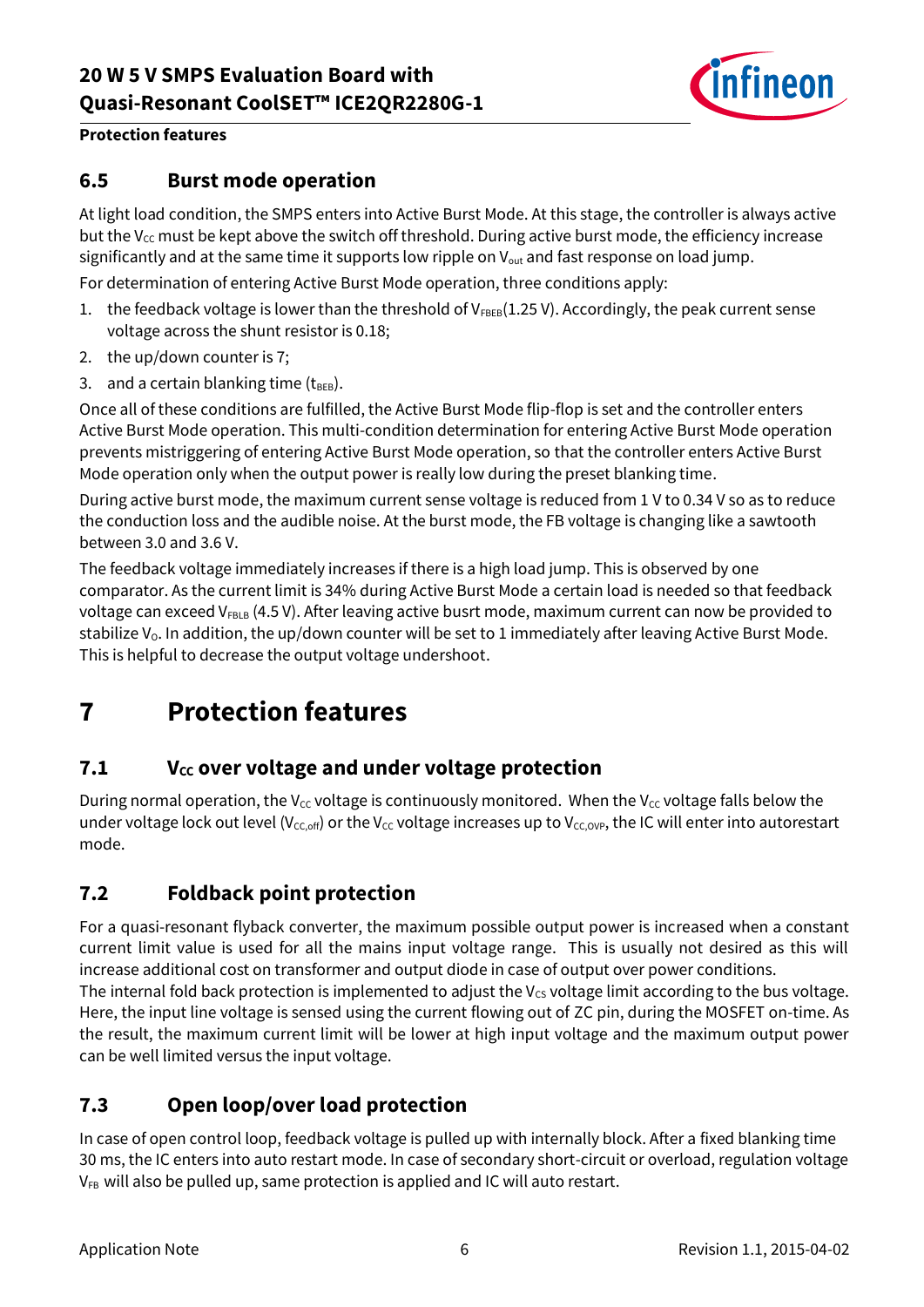

#### **Protection features**

### <span id="page-6-0"></span>**7.4 Adjustable output overvoltage protection**

During off-time of the power switch, the voltage at the zero-crossing pin ZC is monitored for output overvoltage detection. If the voltage is higher than the preset threshold 3.7 V for a preset period 100 μs, the IC is latched off.

### <span id="page-6-1"></span>**7.5 Short winding protection**

The source current of the MOSFET is sensed via two shunt resistors R4 and R4A in parallel. If the voltage at the current sensing pin is higher than the preset threshold  $V_{CSSW}$  of 1.68 V during the on-time of the power switch, the IC is latched off. This constitutes a short winding protection. To avoid an accidental latch off, a spike blanking time of 190 ns is integrated in the output of internal comparator.

#### <span id="page-6-2"></span>**7.6 Auto restart for over temperature protection**

The IC has a built-in over temperature protection function. When the controller's temperature reaches 140 °C, the IC will shut down switch and enters into autorestart. This can protect power MOSFET from overheated.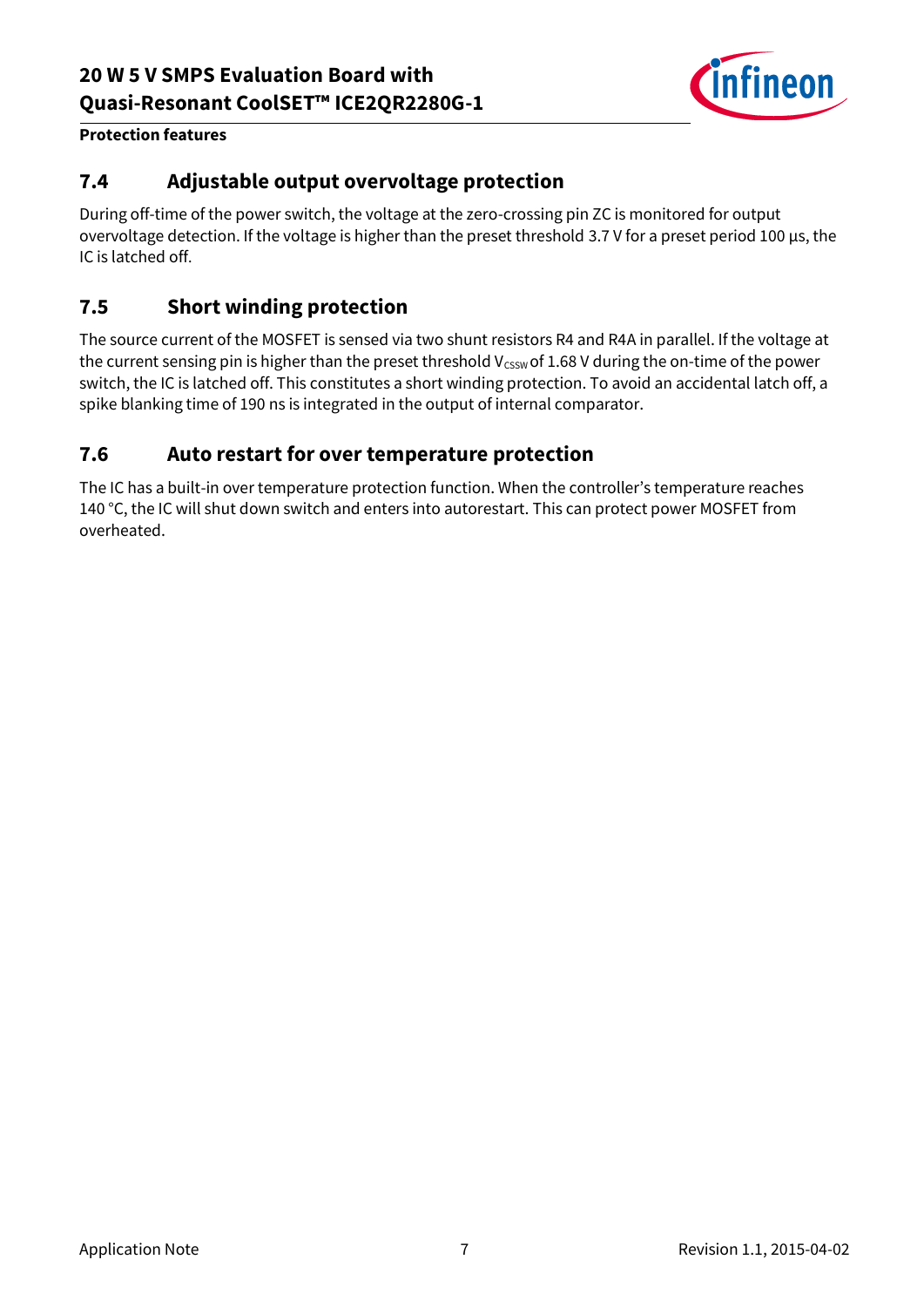

#### **Circuit diagram**

# <span id="page-7-0"></span>**8 Circuit diagram**



**Figure 2 Schematic of EVAL ICE2QR2280G-1**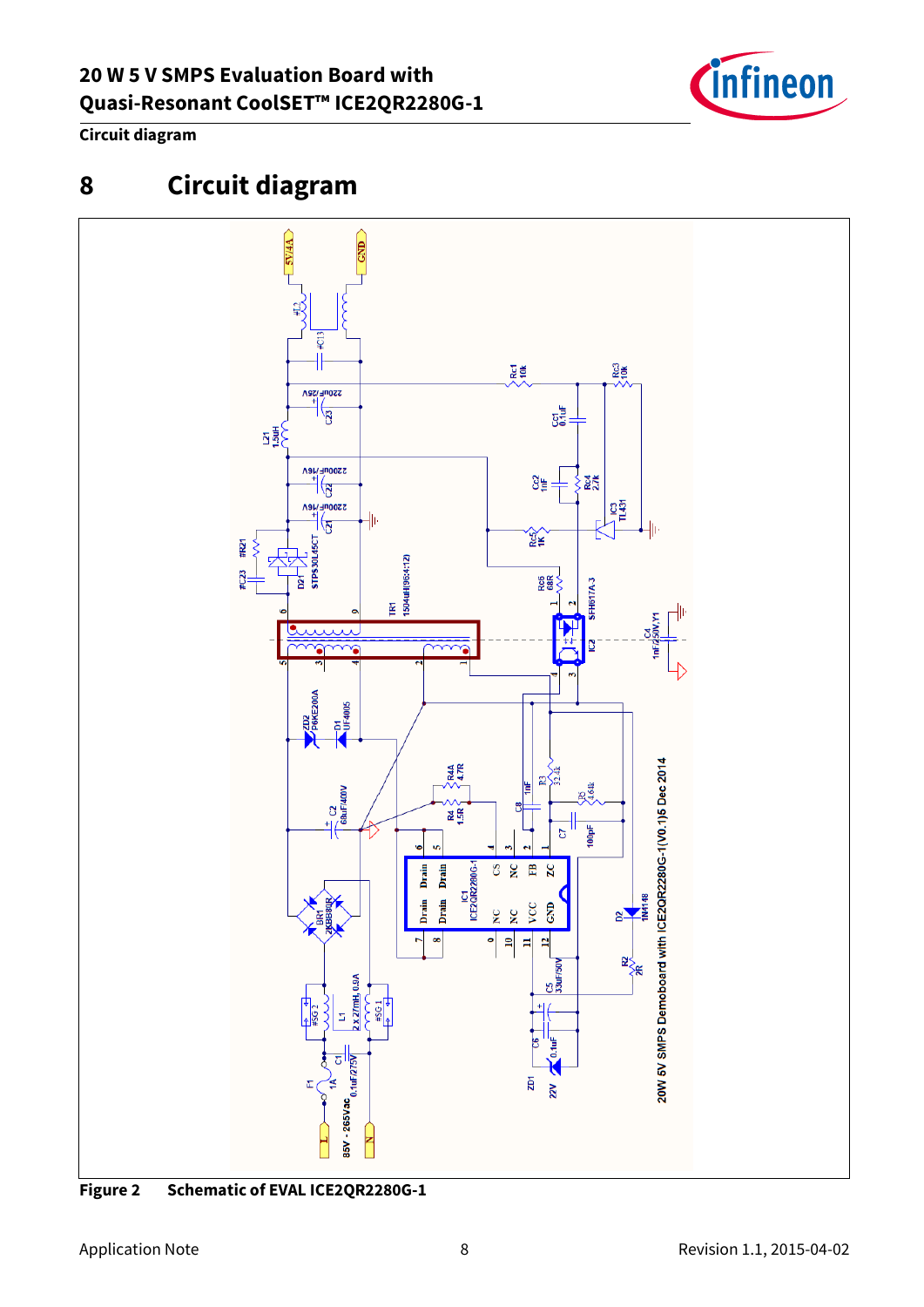

**PCB layout**

## <span id="page-8-0"></span>**9 PCB layout**

### <span id="page-8-1"></span>**9.1 Top side**



**Figure 3 Top side component legend**

### <span id="page-8-2"></span>**9.2 Bottom side**



**Figure 4 Bottom side copper and component legend**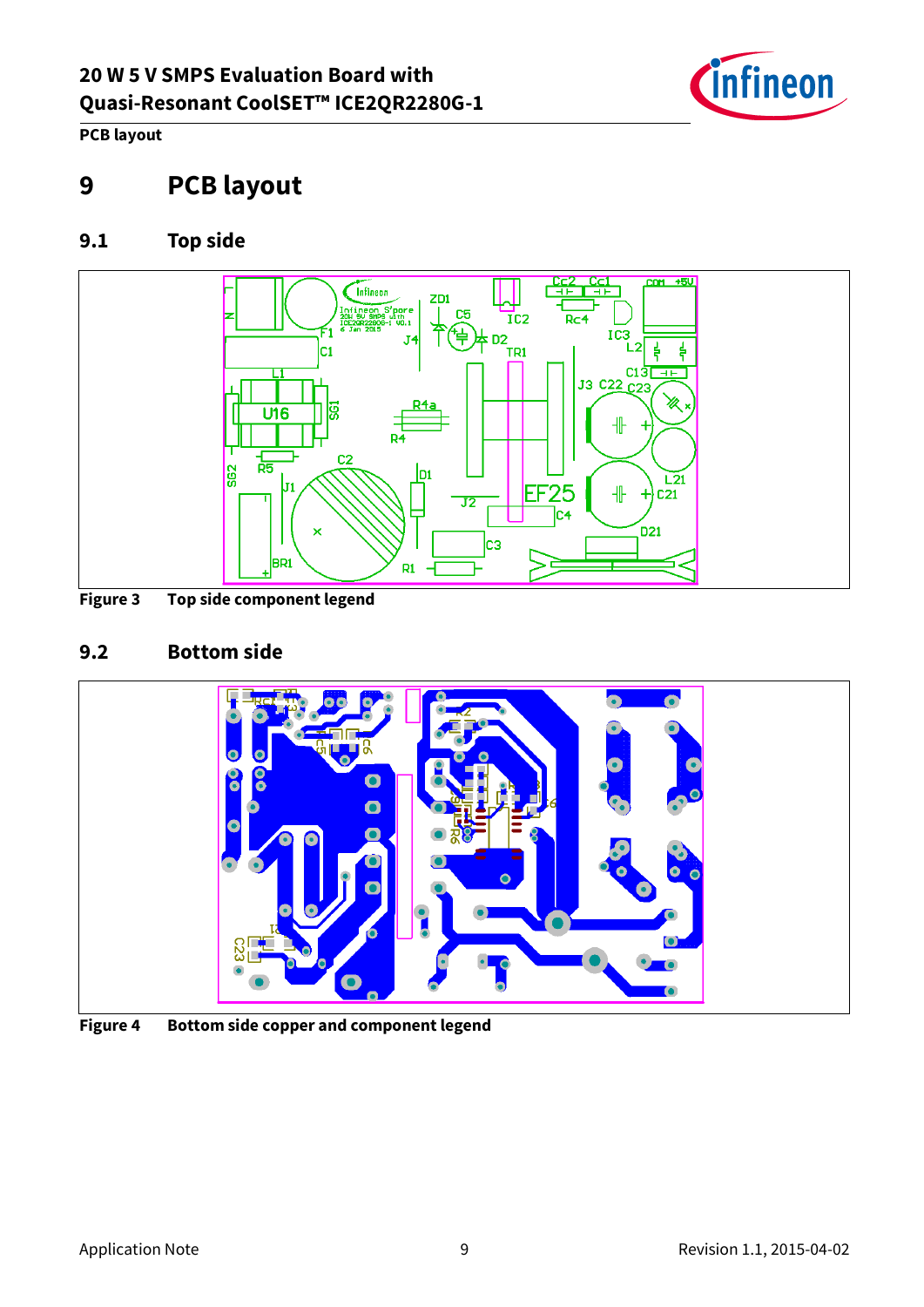

**Component list**

# <span id="page-9-0"></span>**Component list**

|                  | <b>Bill of materials</b><br>Table 3 |                    |                    |              |  |
|------------------|-------------------------------------|--------------------|--------------------|--------------|--|
| No.              | <b>Designator</b>                   | <b>Description</b> | <b>Part Number</b> | Manufacturer |  |
| $\mathbf{1}$     | BR1                                 | 2KBB80R            |                    |              |  |
| $\overline{2}$   | F1                                  | 1.6A/250Vac        |                    |              |  |
| 3                | L21                                 | $1.5$ uH           |                    |              |  |
| $\overline{4}$   | R2                                  | 2R, SMD            |                    |              |  |
| $\mathsf 5$      | R <sub>3</sub>                      | 32.4k, SMD         |                    |              |  |
| $\,$ 6 $\,$      | R <sub>4</sub>                      | 1.5R               |                    |              |  |
| $\overline{7}$   | R <sub>4</sub> A                    | 4.7R, SMD          |                    |              |  |
| 8                | R <sub>5</sub>                      | 4.64k, SMD         |                    |              |  |
| $\boldsymbol{9}$ | Rc1                                 | 10k, SMD           |                    |              |  |
| 10               | Rc3                                 | 10k, SMD           |                    |              |  |
| 11               | Rc4                                 | 2.7k               |                    |              |  |
| 12               | Rc5                                 | 1K                 |                    |              |  |
| 13               | Rc <sub>6</sub>                     | 68R                |                    |              |  |
| 14               | C1                                  | 0.1uF/275V         | B32922X2MKP/2H     | Epcos        |  |
| 15               | C <sub>2</sub>                      | 68uF/400V          | B43501A9686M       | Epcos        |  |
| 16               | C <sub>4</sub>                      | 1nF/250V,Y1        |                    |              |  |
| $17\,$           | C <sub>5</sub>                      | 33uF/50V           | B41821             | Epcos        |  |
| 18               | C <sub>6</sub>                      | 0.1uF, SMD         |                    |              |  |
| 19               | C7                                  | 100pF              |                    |              |  |
| 20               | C8                                  | 1nF                |                    |              |  |
| 21               | C <sub>21</sub>                     | 2200uF/16V         |                    |              |  |
| 22               | C <sub>22</sub>                     | 2200uF/16V         |                    |              |  |
| 23               | Cc1                                 | $0.1$ uF           |                    |              |  |
| 24               | Cc2                                 | 1nF                |                    |              |  |
| 25               | C <sub>23</sub>                     | 220uF/25V          |                    |              |  |
| 26               | EMI                                 | 2 x 27mH, 0.9A     | B82732R2901B30     | Epcos        |  |
| 27               | TR <sub>1</sub>                     | 1504uH             |                    |              |  |
| 28               | IC <sub>2</sub>                     | SFH617A-3          |                    |              |  |
| 29               | IC <sub>3</sub>                     | TL431              |                    |              |  |
| 30               | D <sub>1</sub>                      | UF4005             | UF4005             | Vishay       |  |
| 31               | D <sub>2</sub>                      | 1N4148             |                    |              |  |
| 32               | ZD1                                 | 22V zener diode    |                    |              |  |
| 33               | ZD <sub>2</sub>                     | Zener diode        | P6KE200A           |              |  |
| 34               | D21                                 | STPS30L45T         |                    |              |  |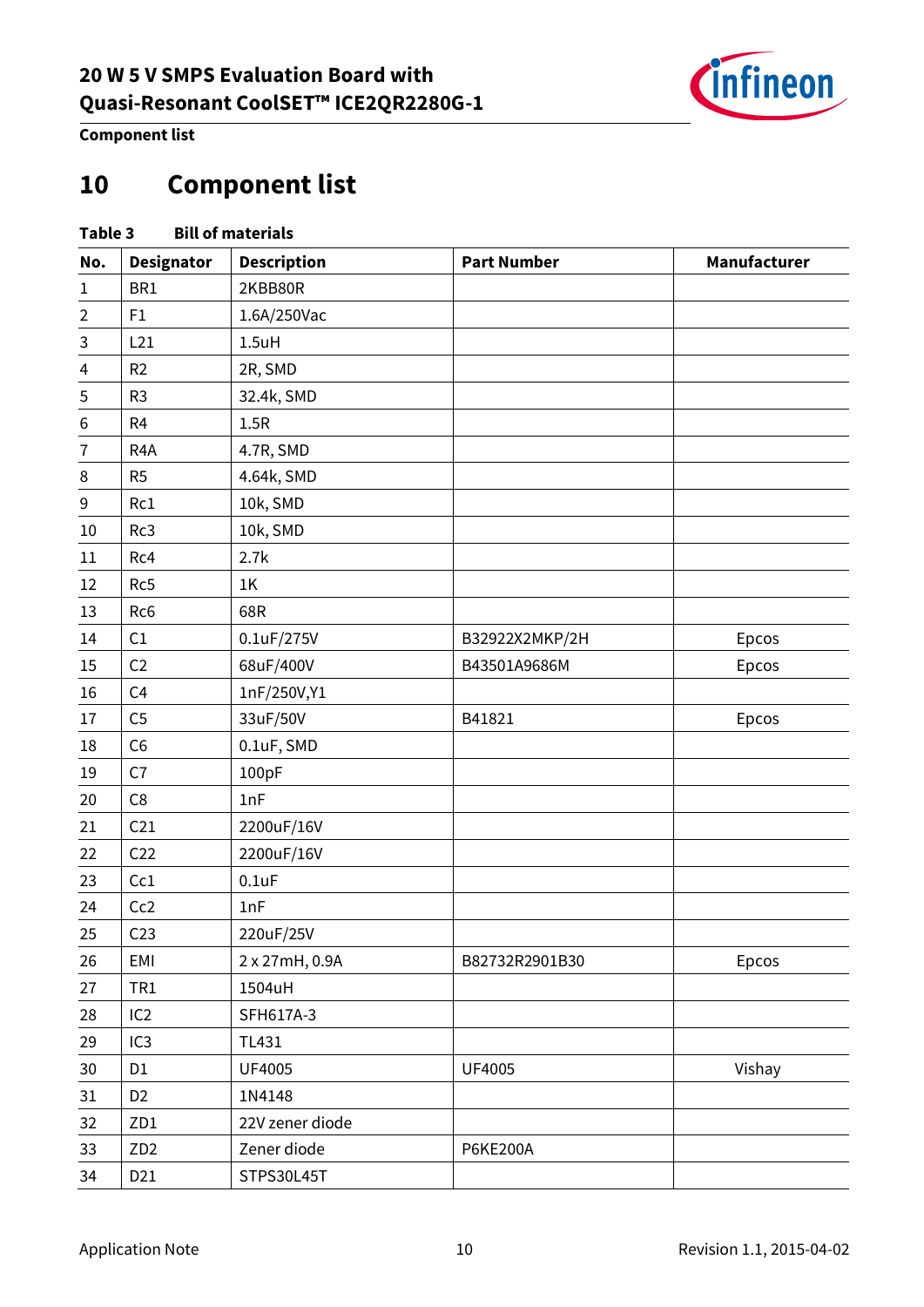

**Transformer construction**

# <span id="page-10-0"></span>**11 Transformer construction**

Core and material: EPCOS(N87)or TDK PC44 EF25/13/7

Bobbin: Vertical version

Primary Inductance, Lp=1504 µH( ±10%), measured between pin 4 and pin 5



**Figure 5 Transformer structure**

# <span id="page-10-1"></span>**12 Test results**

### <span id="page-10-2"></span>**12.1 Efficiency, regulations and output ripple**

| $V_{in}$<br>$(V_{AC})$ | $P_{in}$<br>(W) | $V_{\text{out}}$<br>$(V_{DC})$ | $I_{\text{out}}$<br>(A) | $P_{\text{out}}$<br>(W) | Efficiency<br>(%) | <b>Average Efficiency</b><br>(%) |
|------------------------|-----------------|--------------------------------|-------------------------|-------------------------|-------------------|----------------------------------|
| 85                     | 0.0207          | 4.97                           | 0.00                    |                         |                   |                                  |
|                        | 2.4000          | 4.97                           | 0.40                    | 1.99                    | 82.83             |                                  |
|                        | 6.1700          | 4.97                           | 1.00                    | 4.97                    | 80.49             | 78.79                            |
|                        | 12.4500         | 4.97                           | 2.00                    | 9.93                    | 79.76             |                                  |
|                        | 18.9300         | 4.96                           | 3.00                    | 14.89                   | 78.67             |                                  |
|                        | 26.0300         | 4.96                           | 4.00                    | 19.85                   | 76.27             |                                  |
|                        | 0.0260          | 4.97                           | 0.00                    |                         |                   |                                  |
|                        | 2.4900          | 4.97                           | 0.40                    | 1.99                    | 79.84             |                                  |
|                        | 6.1300          | 4.97                           | 1.00                    | 4.97                    | 81.01             |                                  |
| 115                    | 12.3000         | 4.97                           | 2.00                    | 9.93                    | 80.73             |                                  |
|                        | 18.4900         | 4.96                           | 3.00                    | 14.89                   | 80.54             | 80.34                            |
|                        | 25.1000         | 4.96                           | 4.00                    | 19.85                   | 79.09             |                                  |
|                        | 0.0264          | 4.97                           | 0.00                    |                         |                   |                                  |
|                        | 2.5700          | 4.97                           | 0.40                    | 1.99                    | 77.35             |                                  |
|                        | 6.2500          | 4.97                           | 1.00                    | 4.97                    | 79.46             |                                  |
| 230                    | 12.3000         | 4.97                           | 2.00                    | 9.93                    | 80.73             |                                  |
|                        | 18.3500         | 4.96                           | 3.00                    | 14.89                   | 81.16             | 80.65                            |
|                        | 24.4300         | 4.96                           | 4.00                    | 19.85                   | 81.26             |                                  |
|                        | 0.0308          | 4.97                           | 0.00                    |                         |                   |                                  |
|                        | 2.5800          | 4.97                           | 0.40                    | 1.99                    | 77.05             |                                  |
|                        | 6.3200          | 4.97                           | 1.00                    | 4.97                    | 78.58             |                                  |
| 265                    | 12.3600         | 4.97                           | 2.00                    | 9.93                    | 80.34             |                                  |
|                        | 18.4300         | 4.96                           | 3.00                    | 14.89                   | 80.80             | 80.19                            |
|                        | 24.5000         | 4.96                           | 4.00                    | 19.85                   | 81.03             |                                  |

#### **Table 4 Efficiency, regulation & output ripple**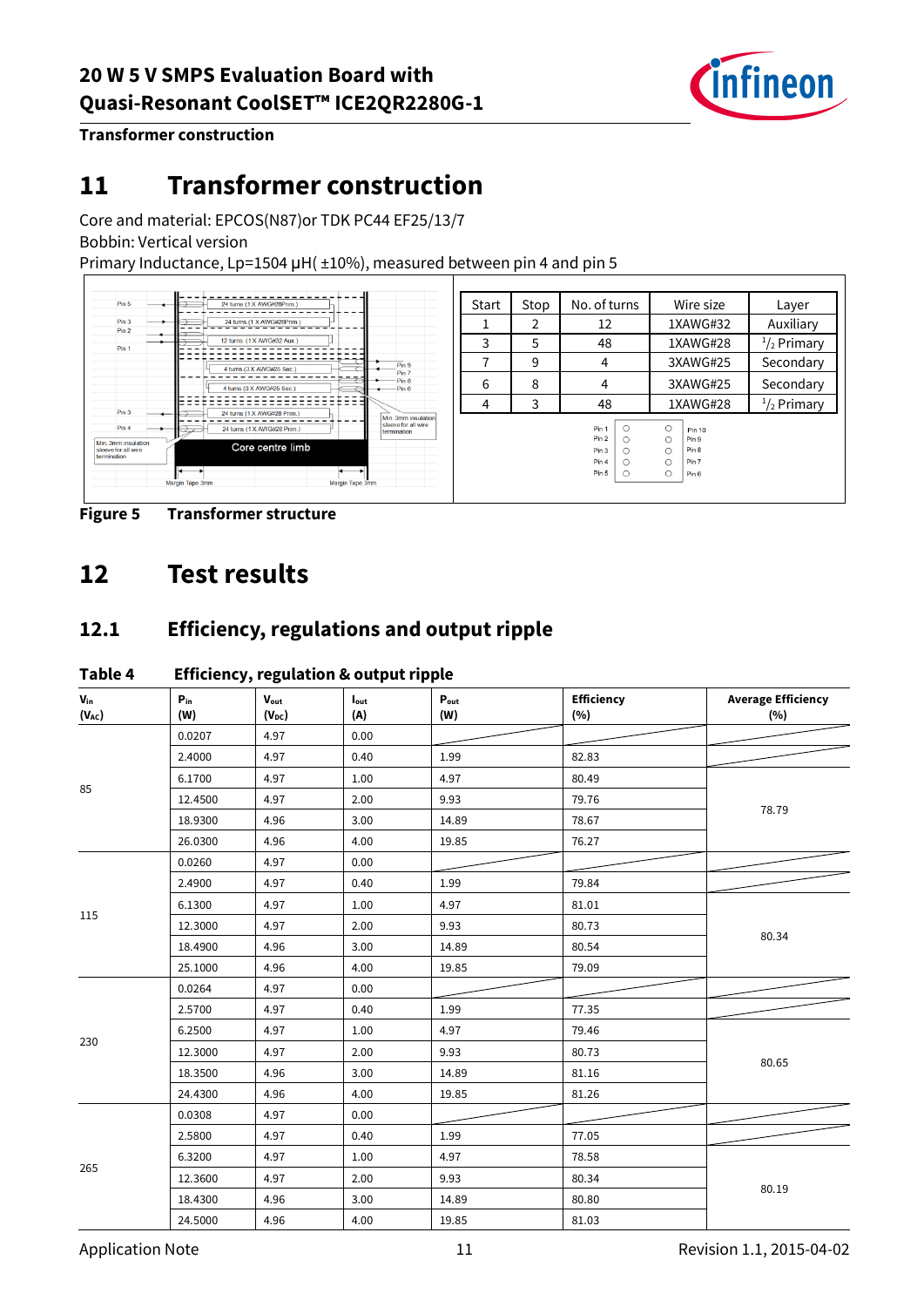### **20 W 5 V SMPS Evaluation Board with Quasi-Resonant CoolSET™ ICE2QR2280G-1**



#### **Test results**



**Figure 6 Efficiency vs AC line input voltage**



**Figure 7 Efficiency vs output power @ 115**  $V_{AC}$  **and 230**  $V_{AC}$  **line**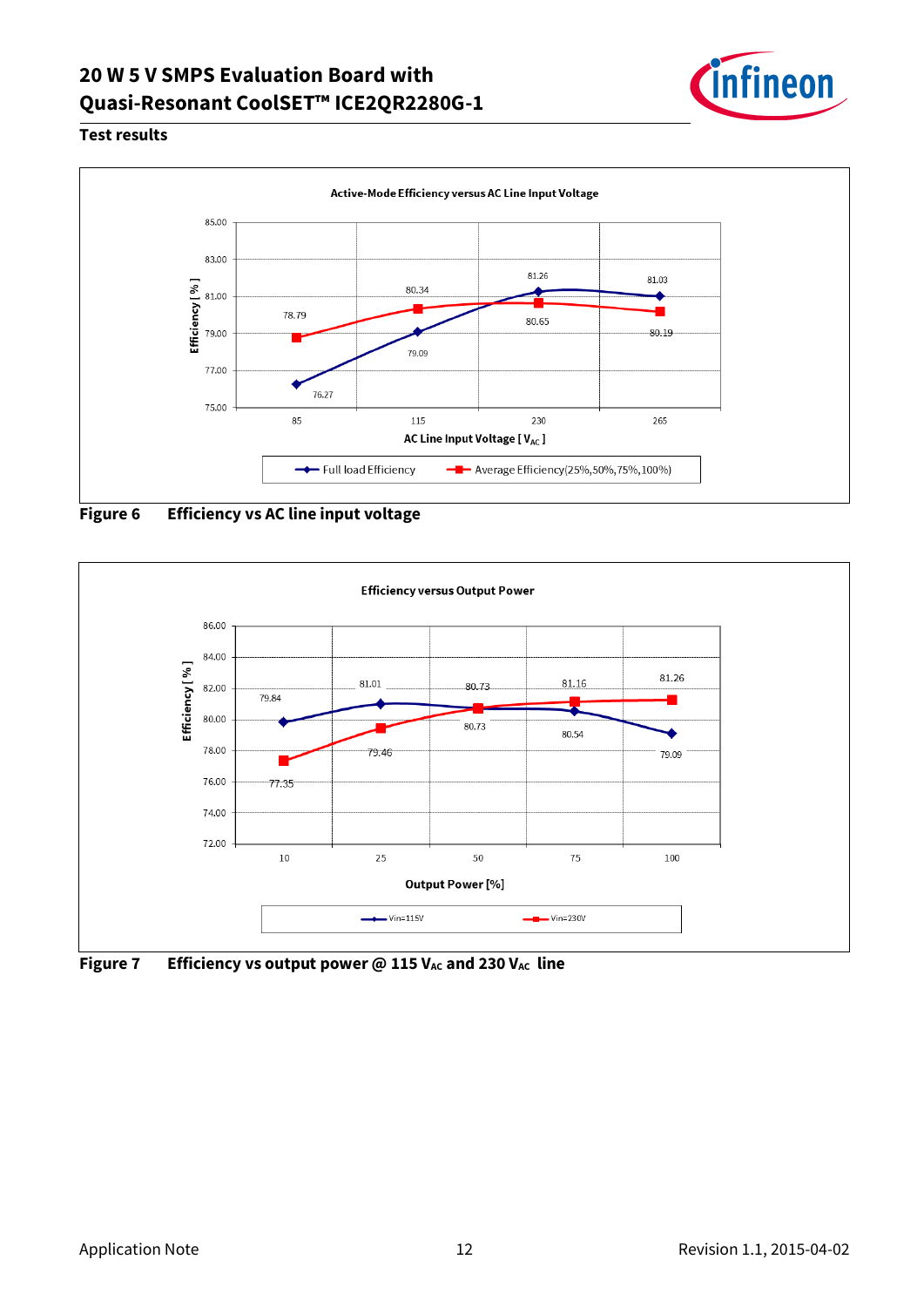### **20 W 5 V SMPS Evaluation Board with Quasi-Resonant CoolSET™ ICE2QR2280G-1**



#### **References**

#### <span id="page-12-0"></span>**12.2 Standby power**



**Figure 8 Standby power vs AC line input voltage (measured by Yokogawa WT210 power meter integration mode)**

### <span id="page-12-1"></span>**13 References**

- [1] ICE2QR2280G-1 [data sheet, Infineon Technologies AG](http://www.infineon.com/dgdl/Infineon-ICE2QR2280G1-DS-v2_2-en.pdf?fileId=db3a30433dd42dcf013dd4f1067601a7)
- [2] ICE2QRxx65/80x Quasi- Resonant CoolSET™ [Design Guide. \[ANPS0053\]](http://www.infineon.com/dgdl/Design+Guide_ICE2QRxx65_80x_Ver11_8Aug2011.pdf?fileId=db3a30432ee77f32012eeb24b0a33941)

# <span id="page-12-2"></span>**Revision History**

#### **Major changes since the last revision**

| <b>Page or Reference</b> | <b>Description of change</b> |
|--------------------------|------------------------------|
| $\overline{\phantom{m}}$ | Name change to EVAL          |
|                          |                              |
|                          |                              |